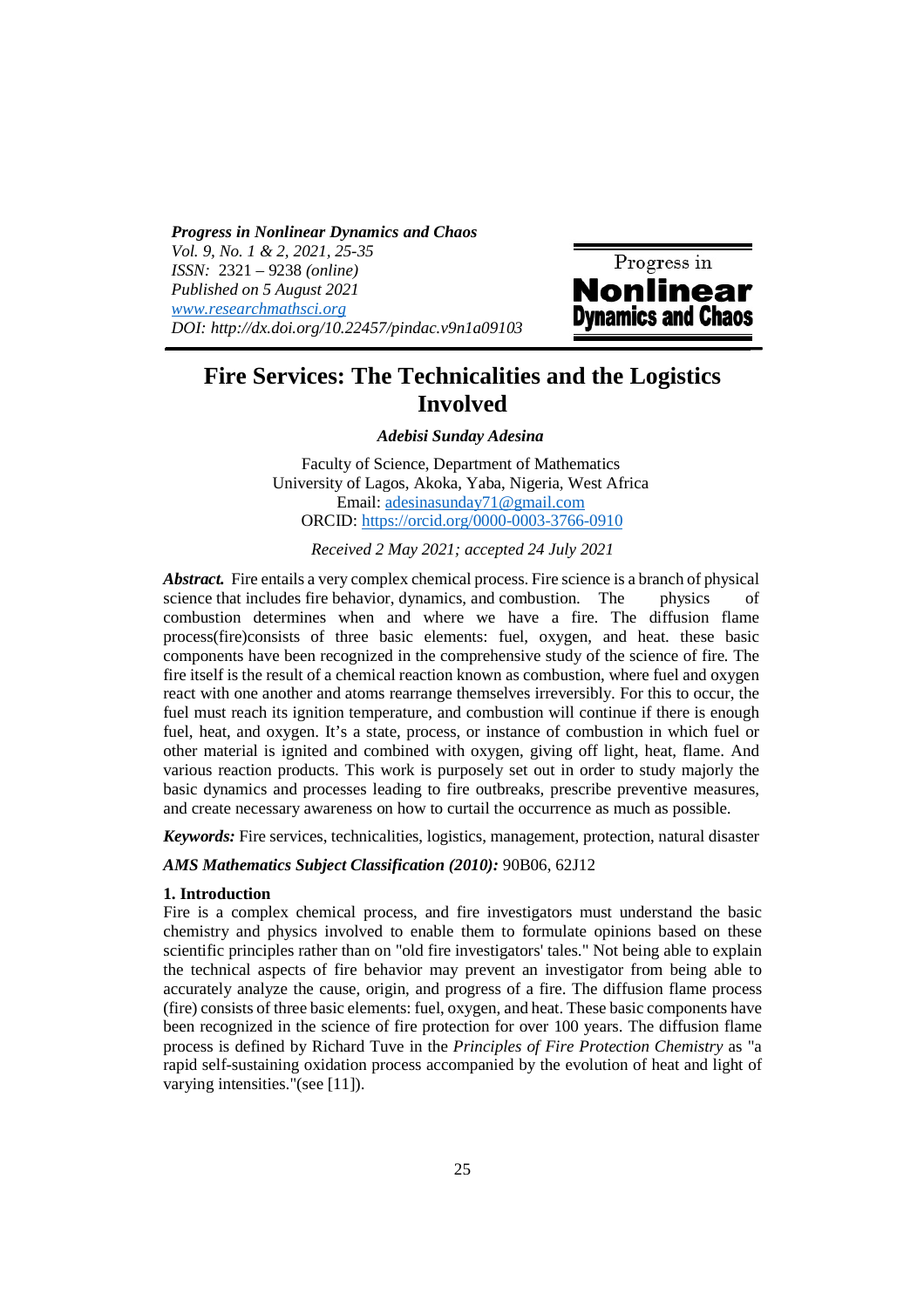**Definition 1.** Combustion is any process in which a substance reacts with oxygen to produce a significant rise in temperature and the emission of light.

## **How do fires start?**

For a fire to start it needs a source of ignition, a source of fuel and a source of oxygen. For example, if a smoker falls asleep with a cigarette still lit, and sets fire to the sofa, the cigarette is the source of ignition, the material on the sofa is the source of fuel and the air is the source of oxygen. Unchecked, this fire will spread quickly. (See [36]) To prevent fire, sources of ignition, fuel and oxygen need to be kept apart as much as possible. Obviously, this is difficult for oxygen, as it is in the air all around us, but it's important to always think carefully about what possible sources of ignition are in your building, as well as thinking about what will allow a fire to spread once it has been ignited.

#### **2. Definition of terms**

A muster point is a designated place or an area where all employees, guests, visitors to the worksite, or a large crowd can assemble in case of an emergency. The muster point ensures that everyone knows where to gather even in the panic of an emergency. A meeting point, meeting place, or assembly point is a geographically defined place where people meet. Such a meeting point is often a landmark that has become popular and is a convenient place for both tourists and citizens to meet. A muster point is a safe, geographically defined place where people (i.e. the workforce and visitors) converge in the event of an emergency to receive information, instruction, and also headcount before rescue operations are initiated if necessary. A muster point is a safe, geographically defined place where people (i.e. the workforce and visitors) converge in the event of an emergency to receive information, instruction, and also headcount before rescue operations are initiated if necessary. It can also be called EMERGENCY ASSEMBLY POINT (EAP) or simply ASSEMBLY POINT. The assembly or muster point is often a landmark and all personnel at offices and work sites are aware of and instructed, trained, and informed to go straight to, in an emergency situation. It is considered as the **safest place** of the job premises. It is an essential safety measure for any worksite and must be well marked and easily found at both night and day time. Specific safety signs should point the way and mark the location as MUSTER POINT OR ASSEMBLY POINT.

The emergency drill is always carried out to determine the workability of the company's emergency and evacuation plan. Factors to consider when choosing a muster point:

- The building or organization architecture
- The workforce sizes
- Workforce status, i.e., the aged, physically challenged and pregnant women
- Safe distance to risk radius
- **Proximity**

Muster point must be close enough that everyone can access and gather there quickly during an emergency but it should be still far enough from the work site so that those who gather are safe from the risks posed by the emergency. it should be placed in the opposite direction to the wind movement so that in the event of a fire, the point is still safe since the fire grows with the wind. Muster point enables supervisors and other designated personnel to identify any missing employee or visitor who may still be at the work site after the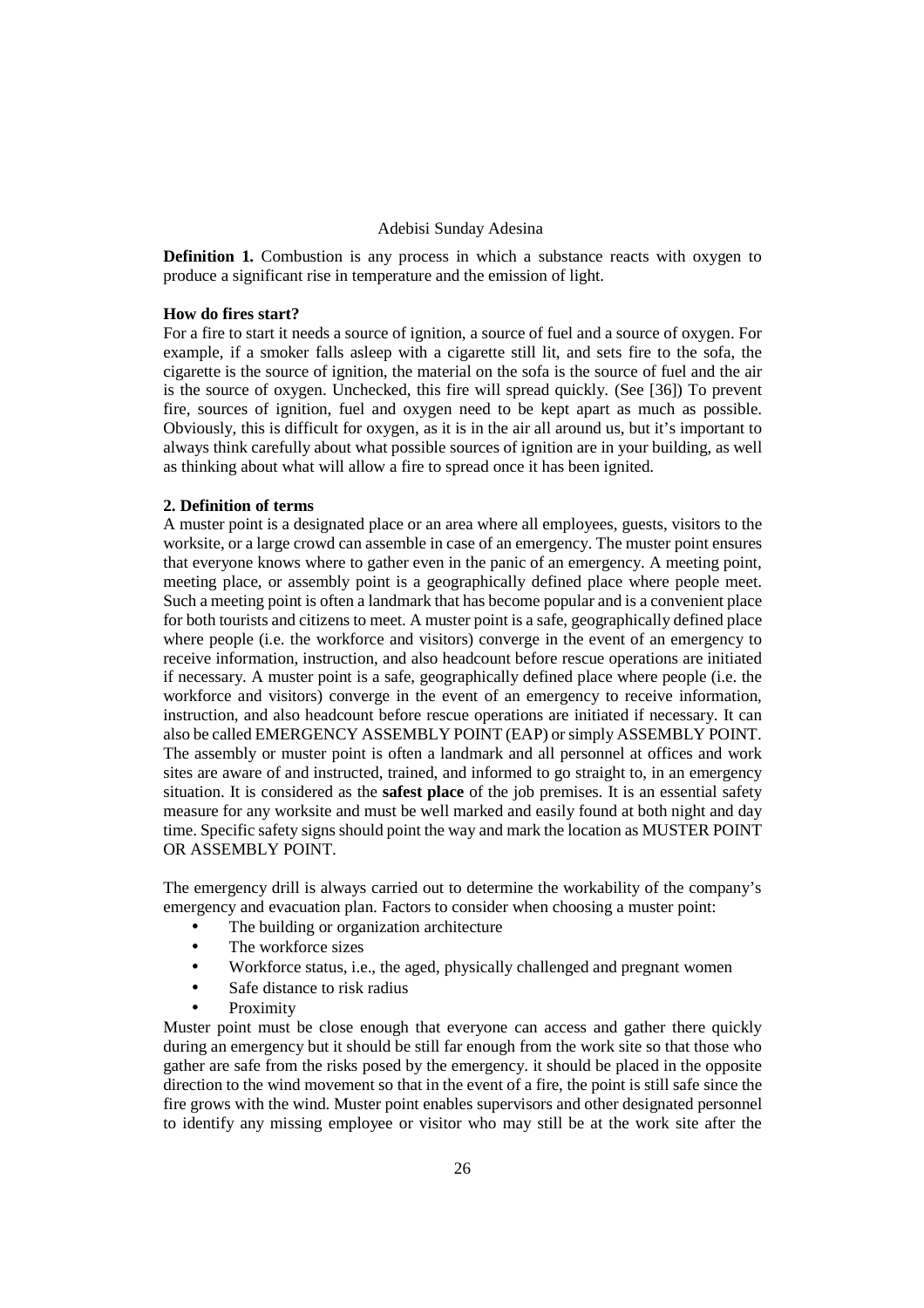evacuation. The information is thus passed to the rescuers or emergency respondents. Kindly note that muster point SHOULD NOT be attached to the building of the work place. The U.S. Fire Administration (USFA) sponsors research and conducts studies to support emergency responder health and safety and help fire departments prepare for and respond to fire, natural disasters, non-fire emergencies, and other threats and vulnerabilities.

#### **Critical infrastructure protection**

USFA's Emergency Management and Response – Information Sharing and Analysis Center (EMR-ISAC) promotes critical infrastructure protection (CIP) by sharing CIP and emerging threat information with Emergency Services Sector (ESS) departments and agencies nationwide.

## **National Incident Management System (NIMS)**

NIMS guides all levels of government, nongovernmental organizations and the private sector to work together to prevent, protect against, mitigate, respond to, and recover from incidents.

## **Fire service operational safety**

USFA sponsors research to create safer operational environments for firefighters by increasing awareness about building construction during fires, emergency incident rehabilitation, firefighting techniques and tactics, and more.

## **Natural disasters and non-fire emergencies**

The public relies on first responders during emergencies, and the more substantial the incident or the disaster, the greater the need for assistance delivered by the fire department and others with public safety missions.

## **Protective equipment and clothing**

USFA partners with the National Institute of Standards and Technology on research projects to improve the protective qualities of clothing and equipment used by firefighters in operational situations.

## **Vehicle and roadway safety**

Approximately 25 percent of on-duty firefighter fatalities occur each year while responding to or returning from incidents, with the majority of fatalities resulting from vehicle crashes. Vehicle collision is the second leading cause of firefighter fatalities.

## **Emergency Medical Services**

USFA sponsors research and studies to help keep EMS personnel and their patients safe, and help prepare fire departments for special EMS operations.

## **Firefighter health, wellness and fitness**

If you are a firefighter looking for tips to improve your overall health and fitness, or a fire department leader developing or enhancing a wellness-fitness program, these resources can help.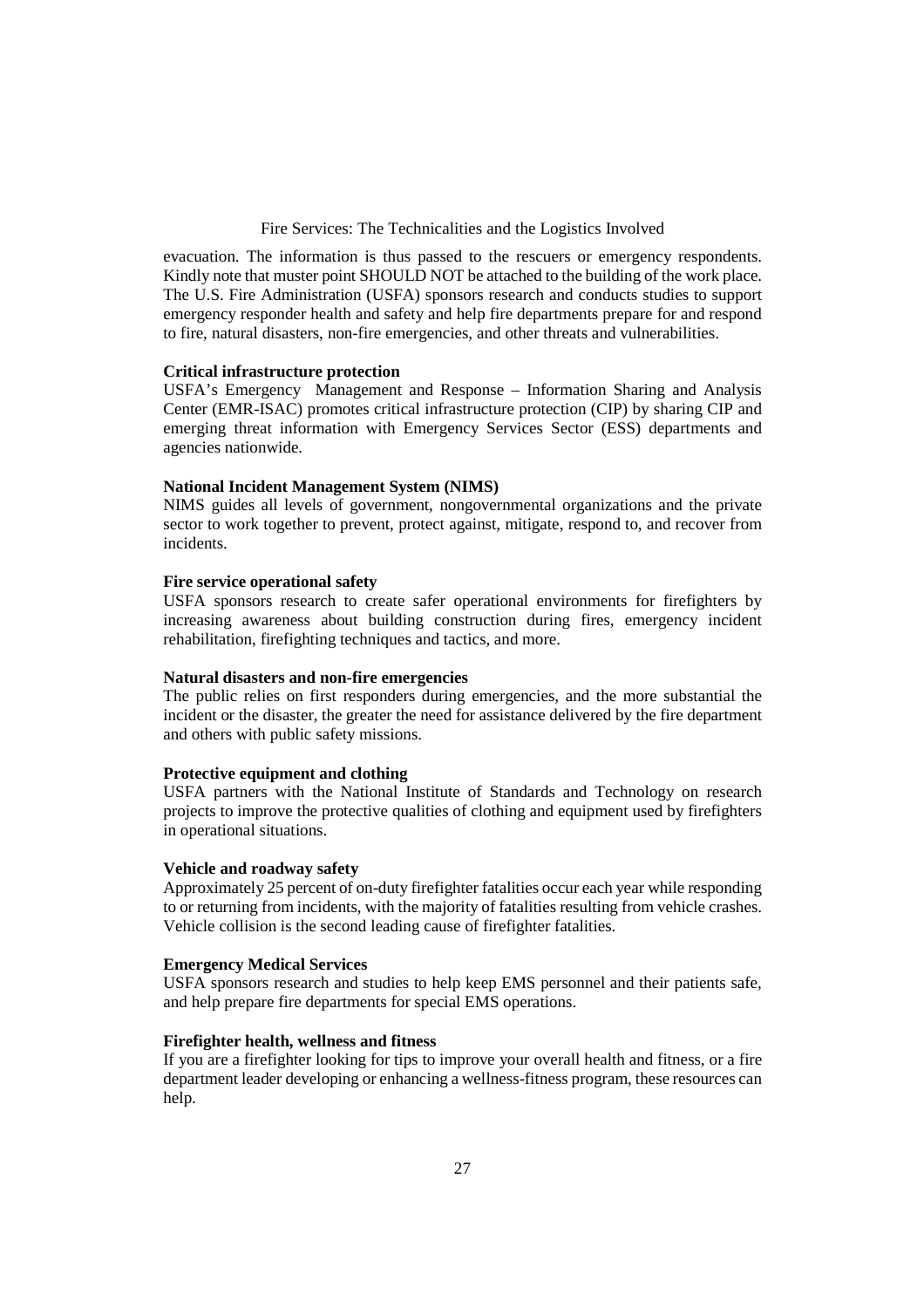#### **Volunteer fire service**

Almost 70 percent of all U.S. firefighters are volunteers. USFA is working with the National Volunteer Fire Council to help keep volunteers healthy and safe, and to keep the volunteer fire service strong now and in the future. Published By Funmilola Oladokun. Please, see ([13]).

### **Muster point- its meaning and relevance to the workplace Muster point**

There is a pre-determined area for which all employees, as well as the visitors in an organization, gather whenever there is the existence of an emergency. Such kind of a place is usually referred to as the muster point. Most often, it is well marked in such a way that everyone in the facility or system or environment can easily be accustomed to where the place is located. It's the single location that is meant for everyone present at the site to gather or come together.

## **Assembly points**

The assembly points can be defined as a location for gathering. Such is known to be identified across the workplace. Mostly, they are being designated by the department or area of a facility. The purpose of the assembly point is simply to serve as a location through which information updates are given from emergency responders. It is natural to provide access to washroom facilities and other protection measures from the elements.

## **3. Life cycle of fire**

The six elements of the life cycle of fire are described by Dawson Powell in *The Mechanics of Fire.* These elements are input heat, fuel, oxygen, proportioning, mixing, and ignition continuity. All of these elements are essential for both the initiation and continuation of the diffusion flame combustion process. The first three elements--input heat, fuel, and oxygen—are represented by the fire triangle. The combustion reaction can be depicted more accurately by a four-sided solid geometric form called a tetrahedron. The four sides represent heat, fuel, oxygen, and uninhibited chain reactions.

#### **Element one: input heat**

Solid or liquid materials do not burn. For combustion to take place, these materials must be heated sufficiently to produce vapors. It is these vapors that actually burn. The lowest temperature at which a solid or liquid material produces sufficient vapors to burn under laboratory conditions is known as the flashpoint. A few degrees above the flashpoint is the flame point, the temperature at which the fuel will continue to produce sufficient vapors to sustain a continuous flame. The temperature at which the vapors will ignite is the ignition temperature, sometimes referred to as the autoignition temperature. If the source of the heat is an open flame or spark, it is referred to as piloted ignition. For example, gasoline has a flashpoint of  $-45^\circ$  F (-42.8  $^\circ$  C) and an ignition temperature of 536  $\rm{F}$  (280  $\rm{C}$ ). This means that at any temperature at or above  $-45\degree$ F (-42.8  $\degree$ C), the gasoline will be producing sufficient vapors to be ignited if exposed to an open flame, spark, or any heat source of  $536^\circ$  F (280  $^\circ$ C) or greater.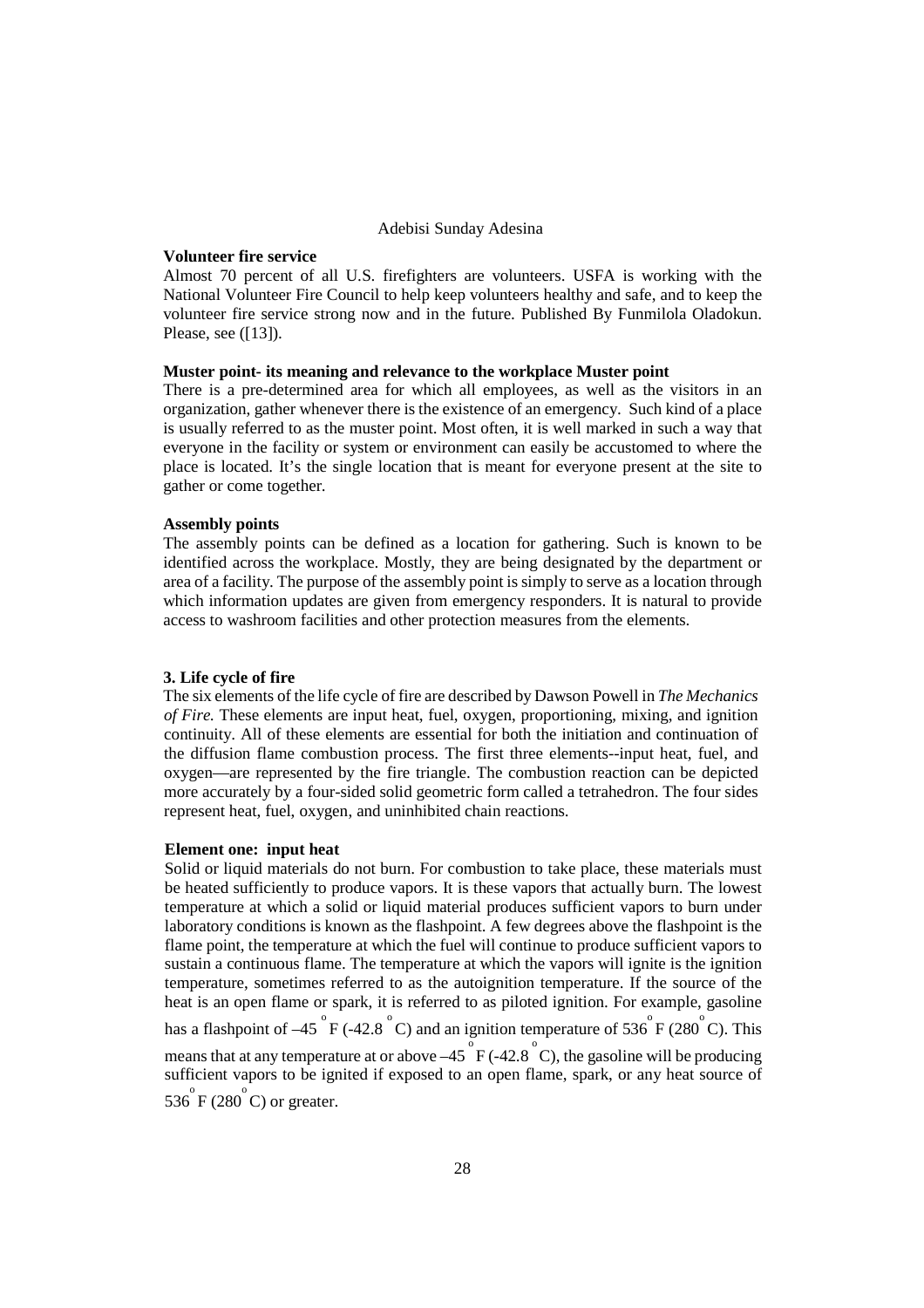#### **Element two: fuel**

Initially, the fuel may be in the form of a gas, liquid, or solid at the ambient temperature. As discussed previously, liquid and solid fuels must be heated sufficiently to produce vapors. In general terms, combustible means capable of burning, generally in air under normal conditions of ambient temperature and pressure, while flammable is defined as capable of burning with a flame. This should not be confused with the terms flammable and combustible liquids.

Flammable Liquids are those which have a flashpoint below  $100^{o}$  F (37.8<sup>°</sup>C), such as gasoline, acetone, and ethyl alcohol. Combustible liquids are those which have a flashpoint at or above  $100^\circ$  F (37.8 $^\circ$ C), such as kerosene and fuel oil.

## **Element three: Oxygen**

The primary source of oxygen normally is the atmosphere, which contains approximately 20.8 percent oxygen. A concentration of at least 15 to 16 percent is needed for the continuation of flaming combustion while charring or smoldering (pyrolysis) can occur with as little as 8 percent. Pyrolysis is defined as the transformation of a compound into one or more other substances by heat alone. While the atmosphere is usually the primary source of oxygen, certain chemicals, called "oxidizers," can be either the primary or secondary source. Examples are chlorine and ammonium nitrate.

## **Element four: mixing and element five: proportioning**

Mixing and proportioning are reactions that must be continuous in order for fire to continue to propagate. The fuel vapors and oxygen must be mixed in the correct proportions. Such a mixture of fuel vapors and oxygen is said to be within explosive limits or flammable limits. Explosive or flammable limits are expressed in the concentration (percentage) of fuel vapors in the air. A mixture that contains fuel vapors in an amount less than necessary for ignition to occur is too lean, while a mixture that has too high a concentration of fuel vapors is too rich. The lowest concentration that will burn is known as the Lower Explosive Limit (LEL), while the highest level is known as the Upper Explosive Limit (UEL). For example, the explosive or flammable limits for propane are 2.15 (LEL) to 9.6 (UEL). This means that any mixture of propane and air between 2.15 percent and 9.6 percent will ignite if exposed to an open flame, spark, or another heat

source equal to or greater than its ignition temperature, which is between 920  $\degree$ F (493.3  $\degree$ 

C) and 1,120  $\degree$  F (604.4  $\degree$  C). Another important characteristic of gases is vapor density the weight of a volume of a given gas to an equal volume of dry air, where the air is given a value of 1.0. A vapor density of less than 1.0 means that the gas is lighter than air and will tend to rise in a relatively calm atmosphere, while a vapor density of more than 1.0 means that the gas is heavier than air and will tend to sink to ground/floor level. NFPA 325~41, *Fire Hazard Properties of Flammable Liquids, Gases, and Volatile Solids,*  contains an extensive listing of the flashpoints, ignition temperatures, flammable limits, vapor densities, and specific gravities of various materials.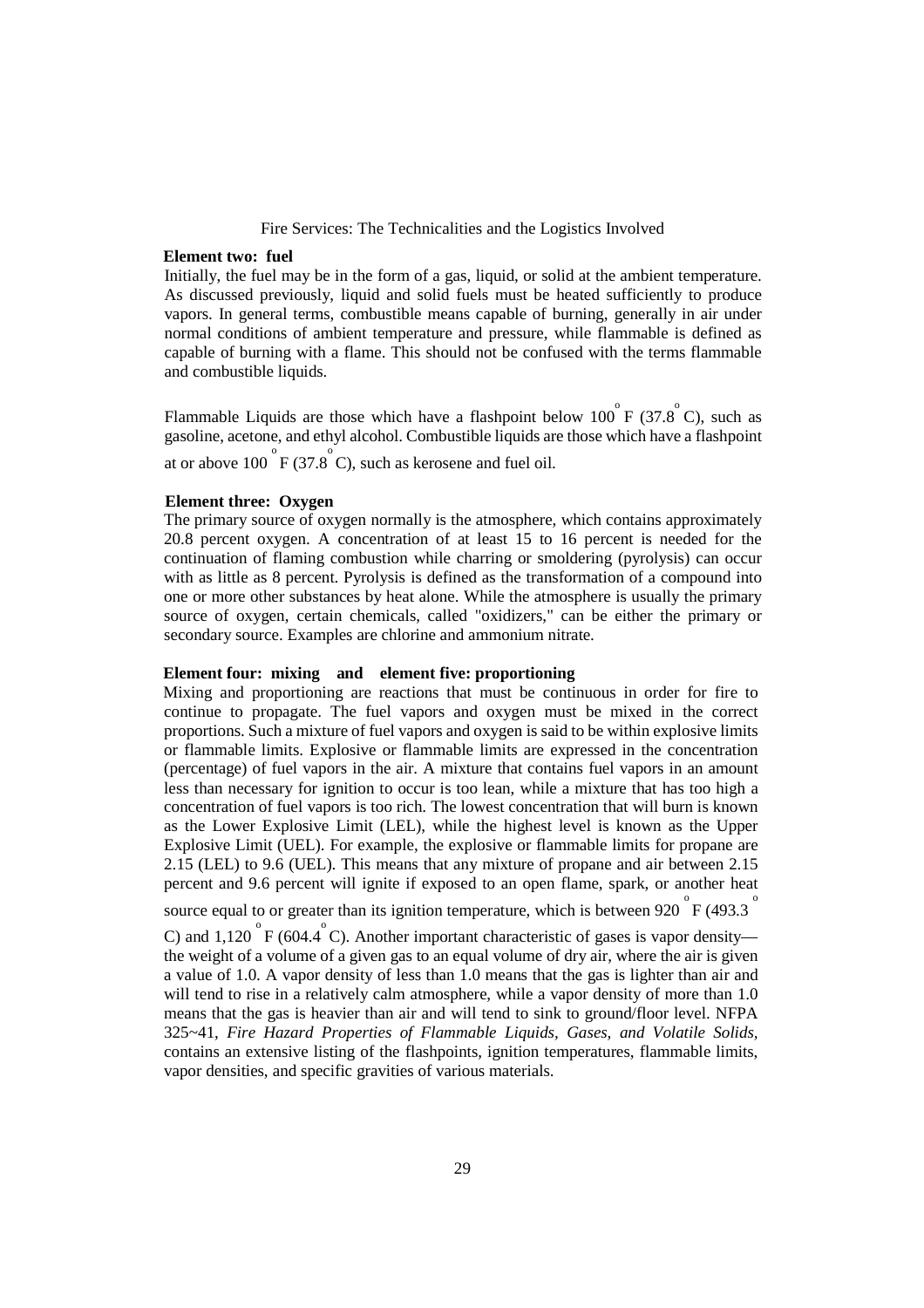| Number                      | 2009         | 2010           | 2011         | 2012           | 2013         | 2014                     | Total        | The        |    |
|-----------------------------|--------------|----------------|--------------|----------------|--------------|--------------------------|--------------|------------|----|
| killed                      |              |                |              |                |              |                          | number       | proportion | of |
| in a fire                   |              |                |              |                |              |                          | of fires     | fatal fire |    |
| $\mathbf{1}$                | 95           | 95             | 102          | 116            | 103          | 193                      | 704          | 93.7%      |    |
| $\overline{2}$              | $\mathbf{1}$ | $\overline{2}$ | 10           | 8              | 13           | $\overline{4}$           | 38           | 5.11%      |    |
| 3                           |              | $\overline{2}$ | $\mathbf{1}$ | $\overline{2}$ | $\mathbf{1}$ | $\overline{\phantom{a}}$ | 6            | 0.8%       |    |
| $\overline{4}$              |              |                | $\mathbf{1}$ |                |              |                          | $\mathbf{1}$ | 0.13%      |    |
| 5                           | 1            |                |              |                |              |                          | 1            | 0.13%      |    |
| 6                           | $\mathbf{1}$ |                |              |                |              |                          | $\mathbf{1}$ | 0.13%      |    |
| Total<br>number<br>of fires | 98           | 99             | 114          | 126            | 117          | 197                      | 751          | 100%       |    |

## **Table 1:** Fatal Fires by The Number of Deaths Per Fire, Lagos 2009 - 2014. Source: Lagos State Fire Safety Services. (See [14]).

### **Element six: ignition continuity**

Ignition continuity is the thermal feedback from the fire to the fuel. Heat is transferred by conduction, convection, radiation, and direct flame contact. Conduction is the transfer of heat by direct contact through a solid body. For example, on a hot stove, heat is conducted through the pot to its contents. Wood is ordinarily a poor conductor of heat, but metals are good conductors. Since most ships are constructed of metal, heat transfer by conduction is a potential hazard. Fire can move from one hold to another, one deck to another, and one compartment to another via heat conduction. Convection is the transfer of heat caused by changes in the density of liquids and gases. It is the most common method of heat transfer; when liquids or gases are heated, they become less dense and will expand and rise. Convection is the transfer of heat through the motion of heated matter, i.e., through the motion of smoke, hot air, heated gases produced by the fire, and flying embers. When it is confined (as within a ship), convicted heat moves in predictable patterns. The fire produces lighter-than-air gases that rise toward high parts of the ship. Heated air, which is lighter than cool air, also rises, as does the smoke produced by combustion. As these heated combustion products rise, cool air takes their place; the cool air is heated in turn and then also rises to the highest point it can reach. As the hot air and gases rise from the fire, they begin to cool; as they do, they drop down to be reheated and rise again. This is the *convection cycle.* Heat originating at a fire on a lower deck will travel horizontally along passageways, and then upward via ladder and hatch openings. It will ignite flammable materials in its path. To prevent fire spread, heat, smoke and gases should be released into the atmosphere. However, the structural design of a ship makes it next to impossible to rapidly cut openings through decks, bulkheads, or the ship's hull for ventilation. Thus, it is imperative that the fire be confined to the smallest possible area. Transfer of heat by radiation is less commonly understood or appreciated than conduction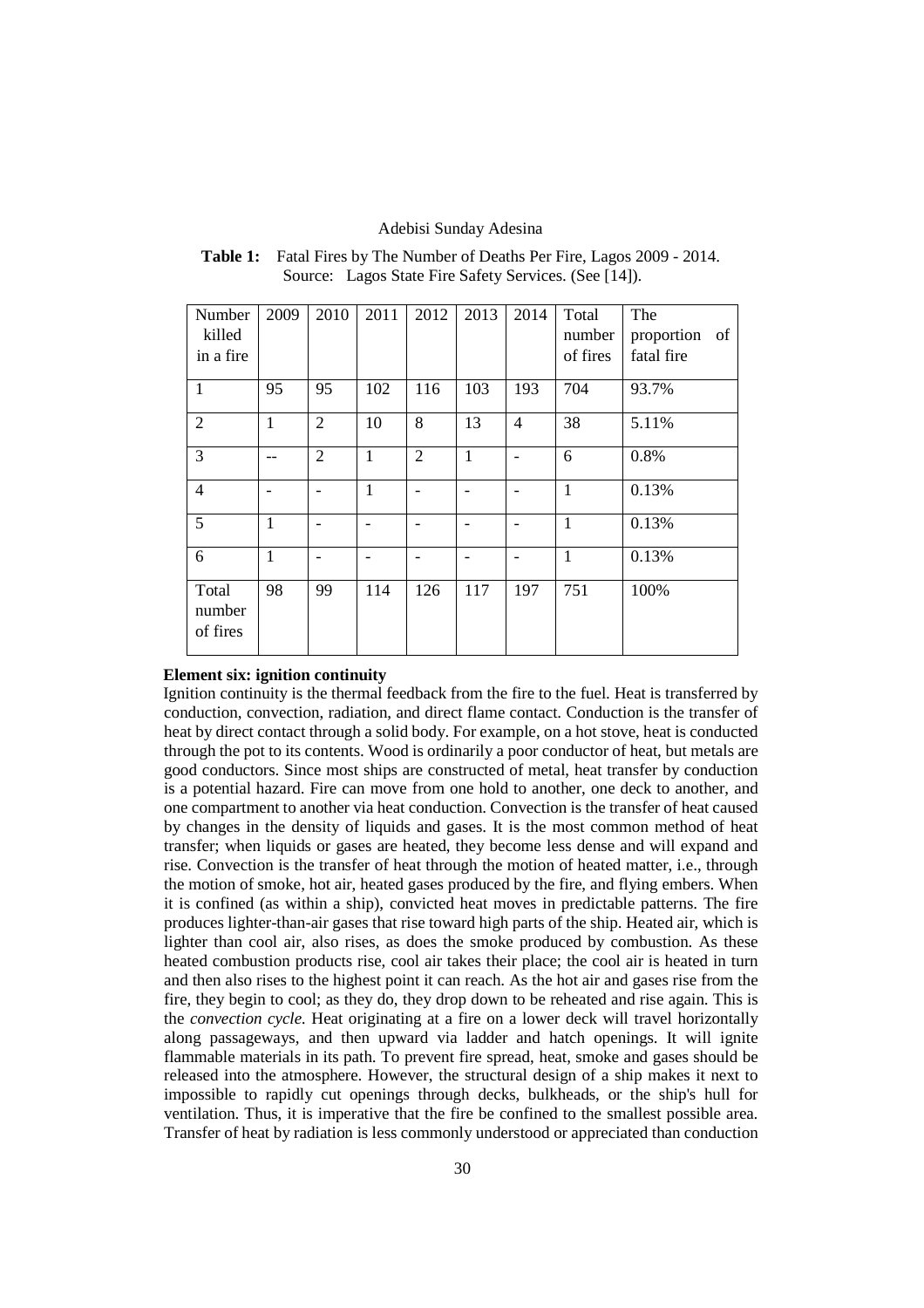or convection. Radiation is the transfer of heat by infrared radiation (heat waves, e.g., the sun) which generally is not visible to the naked eye. Heat radiation is the transfer of heat from a source across an intervening space; no material substance is involved. The heat travels outward from the fire in the same manner as light, that is, in straight lines. When it contacts a body, it is absorbed, reflected or transmitted. Absorbed heat increases the temperature of the absorbing body. For example, radiant heat that is absorbed by an overhead will increase the temperature of that overhead, perhaps enough to ignite its paint. Heat radiates in all directions unless it is blocked. Radiant heat extends fire by heating combustible substances in its path, causing them to produce vapor, and then igniting the vapor. Within a ship, radiant heat will raise the temperature of combustible materials near the fire or, depending on the ship's design, at quite some distance from the fire. Direct flame contact is a combination of two of the basic methods of heat transfer. As hot gases from the flame rise into contact with additional fuel, the heat is transferred to the fuel by convection and radiation until the additional fuel begins to vaporize. The flames then will ignite these additional vapors. Please see ([12]) The amount of heat generated is measured in British thermal units or BTUs. One BTU is the amount of heat required to raise the

temperature of 1 pound of water  $1^{o}$  F (when the measurement is performed at 60  $^{o}$  F (15.5)

 $\degree$  C)). Fires are classified by the types of materials that are burning. Class A fires involve ordinary combustible materials, such as wood, cloth, paper, rubber, and many plastics. Class B fires involve flammable/ combustible liquids, greases, and gases. Class C fires involve energized electrical equipment. Class D fires involve combustible metals, such as magnesium, titanium, zirconium, sodium, and potassium. All fires produce combustion products. Combustion products fall into four categories: heat, gases, flame, and smoke. Heat is defined as a form of energy characterized by the vibration *of* molecules and capable of initiating and supporting chemical changes. Please see ([23 - 37]).

## **Radiation**

and changes of state. Gases are substances that have no shape or volume of their own and will expand to take the shape and volume of the space they occupy. Fire gases include carbon monoxide, hydrogen cyanide, ammonia, hydrogen chloride, and acrolein. (See box below for the effects of several typical fire gases.) Flame is the luminous portion of burning gases or vapors. Smoke is the airborne particulate product of incomplete combustion, suspended in gases, vapors, or solid or liquid aerosols. Soot, black particles of carbon, is contained in smoke.

| 4. Effects of various fire            |                                           |  |  |  |  |
|---------------------------------------|-------------------------------------------|--|--|--|--|
| <b>GASES</b> Ammonia (NHS)            | 1000 ppm fatal within 10 minutes          |  |  |  |  |
| Hydrogen Chloride (HCI)               | 1500 ppm fatal within several minutes     |  |  |  |  |
| Phosgene (COC12)                      | 25 ppm fatal within 30 minutes            |  |  |  |  |
| Acrolein (CH2CHCHO)                   | 30-100 ppm fatal within 10 minutes        |  |  |  |  |
| Oxides of Nitrogen (NO <sub>.</sub> ) | 200 ppm fatal within 10 minutes           |  |  |  |  |
| Carbon Monoxide (CO)                  | 10,000 ppm exposure fatal within 1 minute |  |  |  |  |
| Carbon Dioxide (C02)                  | 70% concentration fatal within several    |  |  |  |  |
| Hydrogen Cyanide (HCN)                | minutes                                   |  |  |  |  |
| Hydrogen Sulfide $(H2S)$              | 450 ppm causes death in 9 to 13 minutes   |  |  |  |  |
|                                       | 400-700 ppm dangerous in 30 minutes       |  |  |  |  |
| Sulfur Dioxide (S02)                  | m fatal within 10 minutes                 |  |  |  |  |

# **4. Effects of various fire**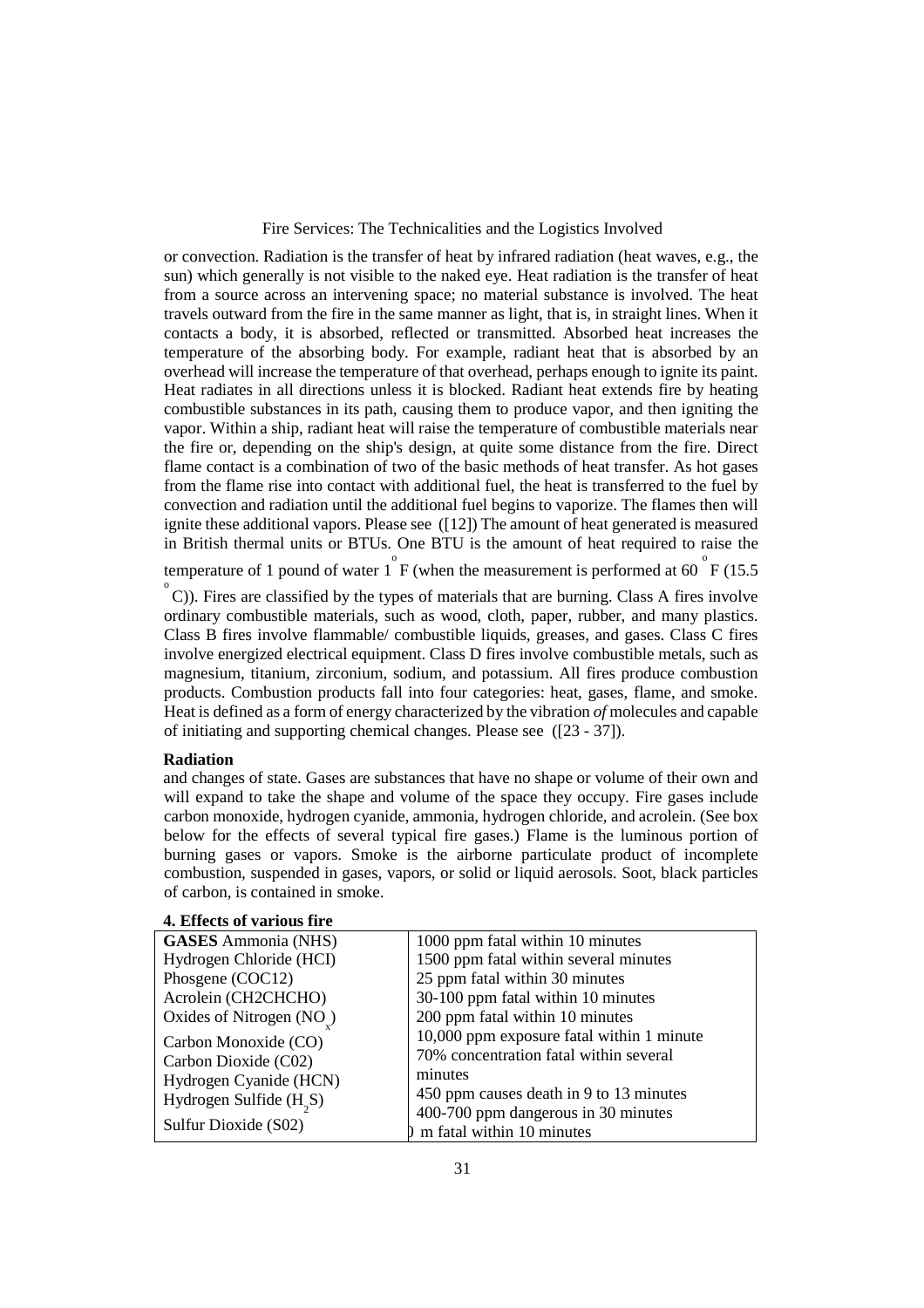#### **5. Room fire sequence**

A fire in a room or defined space generally will progress through three predictable developmental stages. In order to determine the origin and cause of fire properly, the investigator must be able to interpret the effects of these stages properly during the examination of the fire scene. The first stage of fire development is the incipient stage (growth). This begins at the moment of ignition, and at this time the flames are localized. At this stage, the fire is fuel regulated. That is, fire propagation is regulated not by the available oxygen but by the configuration, mass, and geometry of the fuel itself. Please see ([14 - 22]) The oxygen content is within the normal range and normal ambient temperatures still exist. A plume of hot fire gases will begin to rise to the upper portions of the room. As convection causes the plume to rise it will draw additional oxygen into the bottom of the flames. Fire gases such as sulfur dioxide, carbon monoxide, and others will begin to accumulate in the room. If there is any solid fuel above the flame, both convection and direct flame contact will cause upward and outward fire spread, producing the characteristic "V" pattern charring on vertical surfaces. Second is the free-burning stage (development). In this stage, more fuel is being consumed, and the fire is intensifying. Flames have spread upward and outward from the initial point of origin by convection, conduction, and direct flame impingement. A hot, dense layer of smoke and fire gases is collecting at the upper levels of the room and is beginning to radiate heat downward. This upper layer of smoke and fire gases contains not only soot but also toxic gases such as carbon monoxide, hydrogen cyanide, hydrogen chloride, acrolein, and others. Unless the compartment of origin is sealed tightly, the smoke and fire gases will be spread throughout the vessel. The temperature near the overhead level has begun to rise rapidly while the temperature near the deck is still relatively cool. It is still possible to survive in the compartment at the cooler lower level. The fire continues to grow in intensity and the layer of soot and fire gases drops lower and lower. The soot and combustible gases continue to accumulate until one (or more) of the fuels reaches their ignition temperature. Rollover occurs when the ignition of the upper layer results in fire extending across the compartment at its upper levels. This rollover causes the overhead temperature to increase at an even greater rate and also increases the heat being radiated downward into the compartment. Please see ([12]) Secondary fires can and do result from the heat being generated. The fire is still fuel regulated at this time. When the upper layer reaches a temperature of approximately 1,100  $\overline{P}$  (593.3  $\overline{O}$ ), sufficient heat is generated to cause simultaneous ignition of all fuels in the room. This is called flashover. Once a flashover has occurred, survival for more than a few seconds is impossible. Temperatures in the space will reach 2,000  $\overset{\circ}{F}$  (1,093.3  $\overset{\circ}{C}$ ) or more at the overhead level down to over 1,000  $\overset{\circ}{F}$  (593.3  $\overset{\circ}{C}$ ) at the deck. At the point of flashover, the fire is still fuel regulated; however, if the fire stays confined to the compartment of origin, it quickly becomes oxygen regulated. If the fire conditions provide free communication with the atmosphere outside the compartment, the unlimited supply of oxygen causes the fire to remain in the fuel-regulated phase. As a general rule, once a flashover has occurred full involvement of the vessel quickly follows. Flashover results in intense burning of the entire compartment and its contents. Flashover will produce heavy deck-level burning and can even result in burning on the underside of objects in the compartment. The length of time necessary for a fire to go from the incipient stage to flashover depends upon the fuel package, the compartment geometry, and ventilation. [For comparison, in the typical residential accidental fire setting, this time may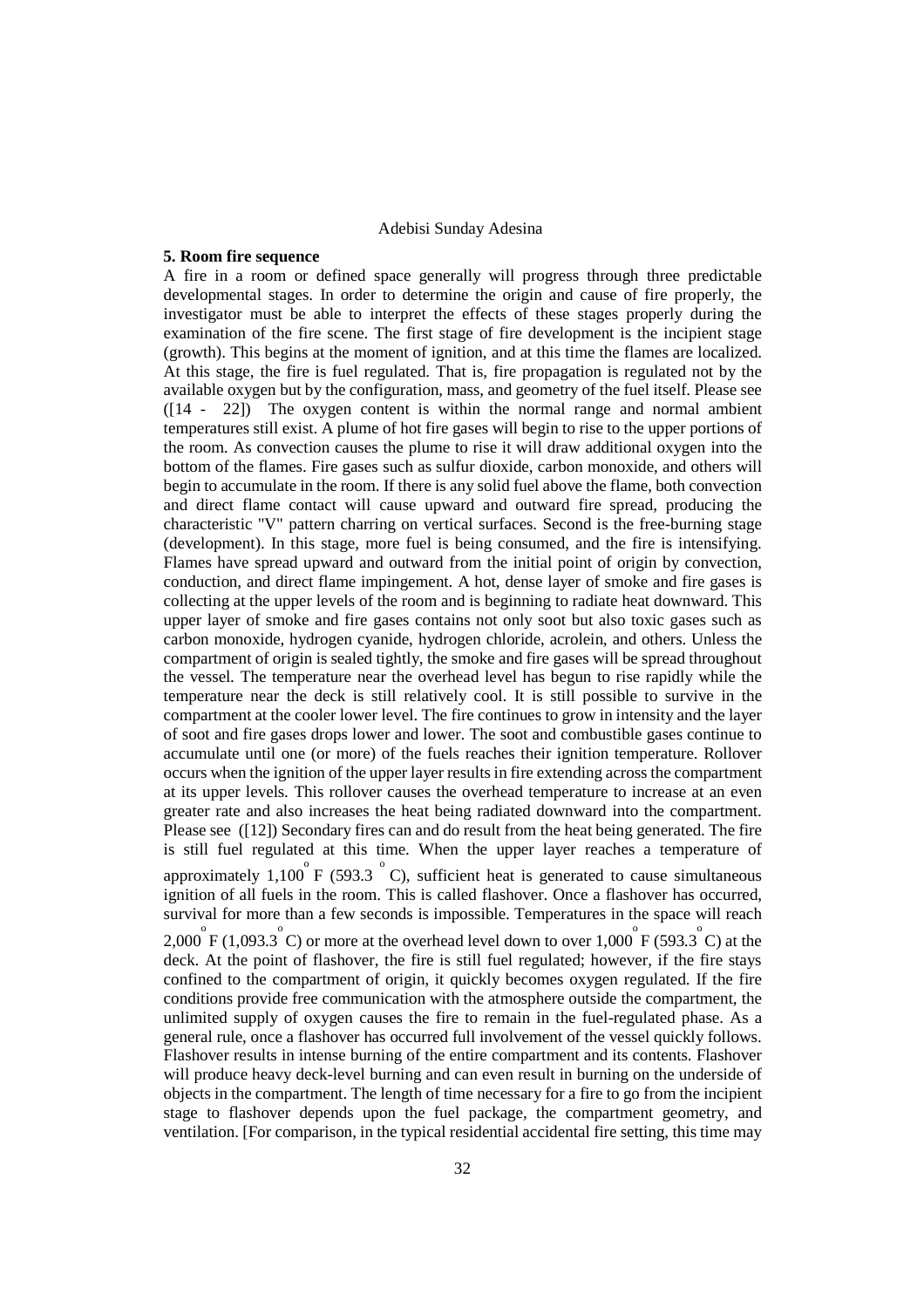be as quick as two to three minutes.] Eventually, the fuel is consumed and open burning becomes less and less prevalent. If the fire has been contained to a compartment or space, and the oxygen level drops below 15 to 16 percent, open flaming combustion will stop even if unburned fuel is still present. At this point glowing combustion will take place; this is known as the smoldering stage (decay). High temperatures and considerable quantities of soot and combustible fire gases have accumulated, and at this point, the fire is oxygen regulated. The temperatures may exceed the ignition temperatures of the accumulated gases. If a source of oxygen is introduced in the area, the accumulated soot and fire gases may ignite with explosive force. This smoke explosion is known as a backdraft. The pressures generated by a backdraft are enough to cause significant structural damage and endanger the lives of firefighting personnel and bystanders. Backdrafts can take place in an enclosed space; they are not limited to berthing or storerooms. The behavior of a fire in a corridor is affected by the same conditions as a room fire. The physical configuration of a corridor can cause the fire to spread rapidly since the corridor will function as a horizontal chimney or flue. Rapid-fire spread in a corridor can occur with normal materials providing the fuel load.

## **6. Summary**

Fire is a very complex process influenced by many factors that affect its growth, spread, and development. The physical shape and state of the fuel, the available oxygen, and the transmission of heat all play vital roles in fire development. While each fire is different, all fires follow certain predictable patterns which, when understood by the investigator, provide a scientific basis for the determination of origin and cause.

#### **7. Conclusion**

Indeed, it's very clear without any iota of doubt that fire has greatly significant economic importance which cannot be underestimated.

## *Recommendation*

From the information so far, it's expedient that fire disasters seem as being uncontrollable with time as could be gathered from Table 1 used as an illustrative example. This could be generally believed to be caused due to a lack of proper information and necessary awareness. Hence, there is supposed to be a proper as well as regular creation of awareness on being familiar with the proper usage and application of such keywords like muster points, assembly points as discussed.

## *Competing of interest statement.*

The author declares that there is no competing of interests.

*Acknowledgments.* The author is grateful to the anonymous reviewers for their helpful comments. Also, the impacts of the department of FIRE AND RESCUE OPERATIONAL SERVICES, Ministry of Public AFFAIRS AND TRANSPORTS, Oyo state secretariat, Agodi, Ibadan, Nigeria, for their kindness in making relevant information available for the success of this research work and their general supports in making the work publishable.

## **REFERENCES**

- 1. D.De Haan, John. *Kirk's Fire Investigation,* 3rd Ed.(1991) New Jersey, Brady.
- 2. Drysdale, Dougal. *An Introduction to Fire Dynamics.(1986)* New York: Wiley.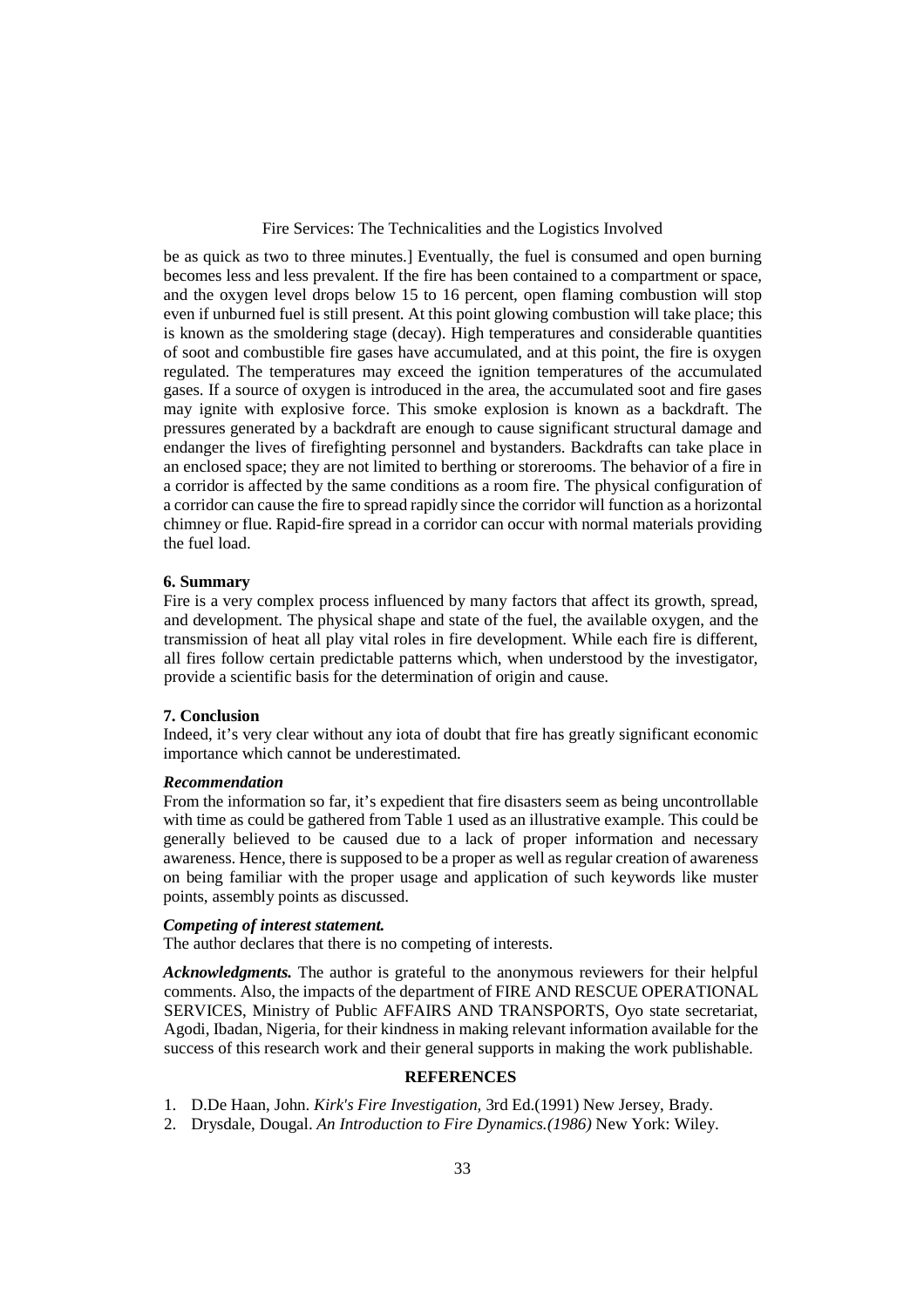- 3. M.D.Emmitsburg,: *Fire Dynamics.* National Fire Academy, 1984.
- 4. *Fire Protection Handbook,* 17th Ed.(1991) Quincy, MA: National Fire Protection Association.
- 5. J.B.Fang, *Fire Development in Residential Basement Rooms.*National Institute of Standards and Technology.
- 6. Fung, Francis, The NBS Program on Corridor Fires, *Fire Journal*, May 1973.
- 7. NFPA 921, *Guide for Fire and Explosion Investigations,* 1992 Ed. Quincy, MA: National Fire Protection Association.
- 8. NFPA 325M, *Manual on Fire Hazard Properties of Flammable Liquids, Gases, and Volatile Solids, (*1991) Ed. Quincy, MA: National Fire Protection Association.
- 9. NFPA 1033, *Standard for Professional Qualifications for Fire Investigator(1993).*  Quincy, MA: National Fire Protection Association.
- 10. Powell, Dawson. *The Mechanics of Fire. (1995)* Rhode Island: Grinnell Company Inc.
- 11. Tuve and L. Richard. *Principles of Fire Protection Chemistry (1976)* Quincy, MA: National Fire Protection Association.
- 12. D.J.Tyrrel, Guide for Conducting Marine Fire Investigations. (2017) Publisher: MAIIF
- 13. Published March 26, 2019 on LinkedIn www.safetymomentswithfunmilola.blogspot.com
- 14. A.Adekunle et al., Statistical analysis of fire outbreaks in homes and public buildings in Nigeria: A *Case Study of Lagos State International Journal of Engineering Research and Advanced Technology*,
	- DOI: http://doi.org/10.31695/IJERAT.2018.3294 4(8) (2018)
- 15. Charles Jennings, Fire Technology, *Malaysia International Conference*, 35(1) (2000)
- 16. K.Adeoti, A comparison in Lagos of deaths and insurance payments caused by fire, *Lagos State Emergency Agency,* 4 (2014) 72-86.
- 17. O.Ahmed, Fatal fires and Fire death in homes in Lagos State, *Lagos State Fire and Safety services*, 2 (2014) 91-120.
- 18. A. Olusegun and O.Adesokan, An overview of the number of fires together with an estimation of their societal costs in Lagos, Ministry of the Environment, *Health Monitoring Unit*, 6 (2014) 86-98.
- 19. Patrick Oscar, Annual report on fatal fire statistics in Lagos State, *National Emergency Management Agency*, 5 (2014) 211-230.
- 20. Paul Isaac, Fire outbreak in buildings and non-buildings, Nigeria Security and Civil Defense corps, 3 (2014) 124-160.
- 21. World Fire Statistics Report (WFSR), List of fire outbreak from 77 countries, 9 (2001) 345-450.
- 22. Yusuf Olagbade, A literature review of fire incidence with an emphasis on urban residential fires, 8 (2012) 116-130.
- 23. Oluwaseyi Igbekele Adeleye, et al., Fire Disaster Preparedness of Public Buildings in Ibadan Metropolis, *Nigeria Open Science Journal,* 4 (2020) 201-210.
- 24. K.Agyekum, J.Ayarkwa and D.J.Opoku, Fire Safety Preparedness in the Central Business District of Kumasi, Ghana.
- 25. T.Amoako.Assessment of domestic fire management in Kumasi Metropolis, Doctoral dissertation on the internet. Kumasi: Kwame Nkrumah University of Science and Technology (2014). Available from: http://hdl.handle.net/123456789/6989.